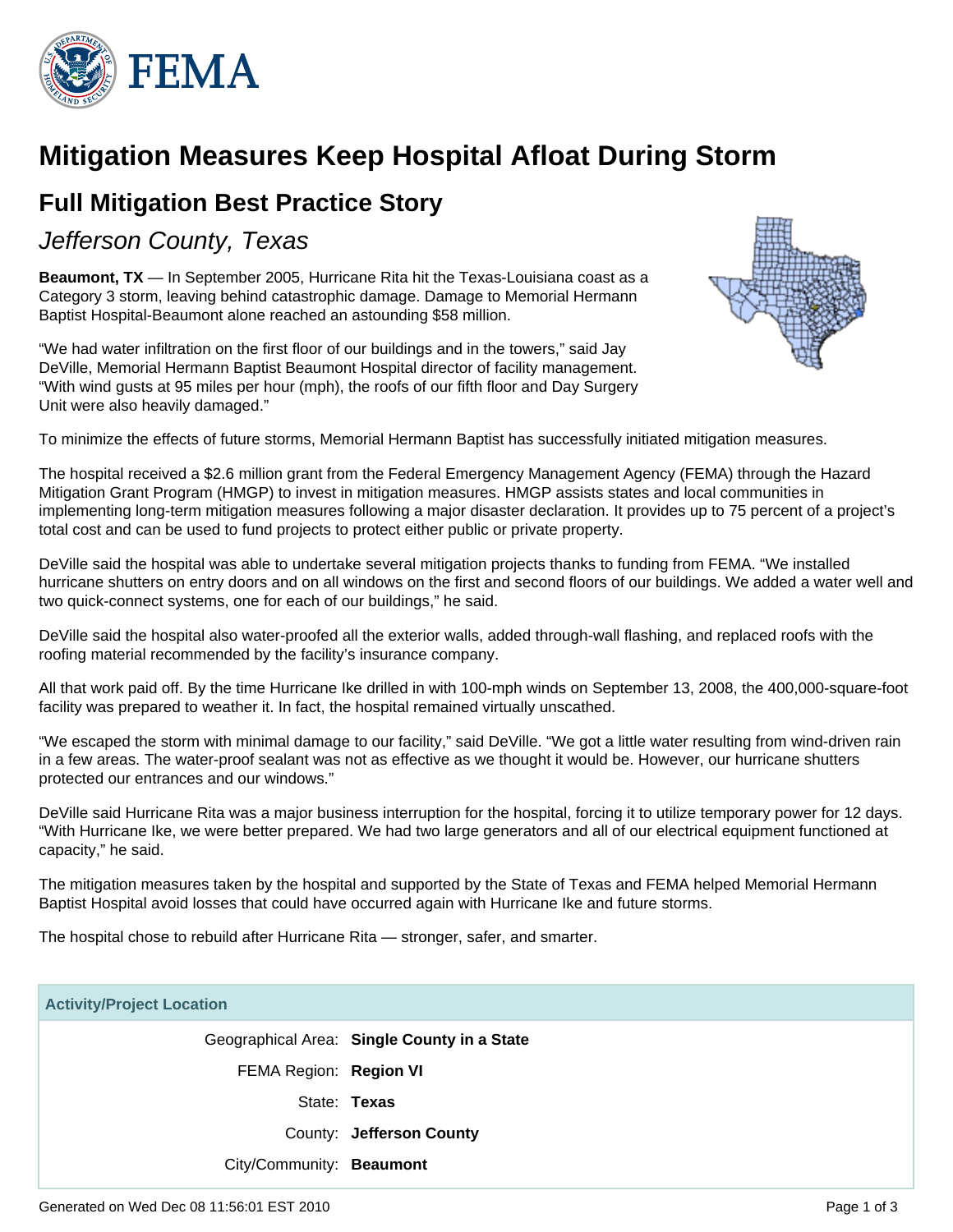| <b>Key Activity/Project Information</b> |                                                                                           |
|-----------------------------------------|-------------------------------------------------------------------------------------------|
| Sector: Public                          |                                                                                           |
|                                         | Hazard Type: Severe Storm; Flooding; Hurricane/Tropical Storm                             |
|                                         | Activity/Project Type: Flood-proofing; Retrofitting, Non-structural; Elevation, Utilities |
|                                         | Structure Type: Masonry, Reinforced                                                       |
| Activity/Project Start Date: 01/2007    |                                                                                           |
| Activity/Project End Date: Ongoing      |                                                                                           |
|                                         | Funding Source: Hazard Mitigation Grant Program (HMGP)                                    |
|                                         | Funding Recipient: Critical Facility - Medical                                            |
| Application/Project Number: 0053        |                                                                                           |

| <b>Activity/Project Economic Analysis</b> |                               |  |
|-------------------------------------------|-------------------------------|--|
|                                           | Cost: \$3,465,000.00 (Actual) |  |
| Non FEMA Cost: 866250                     |                               |  |

### **Activity/Project Disaster Information**

| <b>Mitigation Resulted From Federal</b><br>Disaster? Yes |  |
|----------------------------------------------------------|--|
| Federal Disaster #: 1606, 09/24/2005                     |  |
| Federal Disaster Year: 2005                              |  |
| Value Tested By Disaster? Yes                            |  |
| Tested By Federal Disaster #: 1791, 09/13/2008           |  |
| Repetitive Loss Property? No                             |  |

#### **Reference URLs**

No URLs were submitted

### **Main Points**

No Main Points were entered.